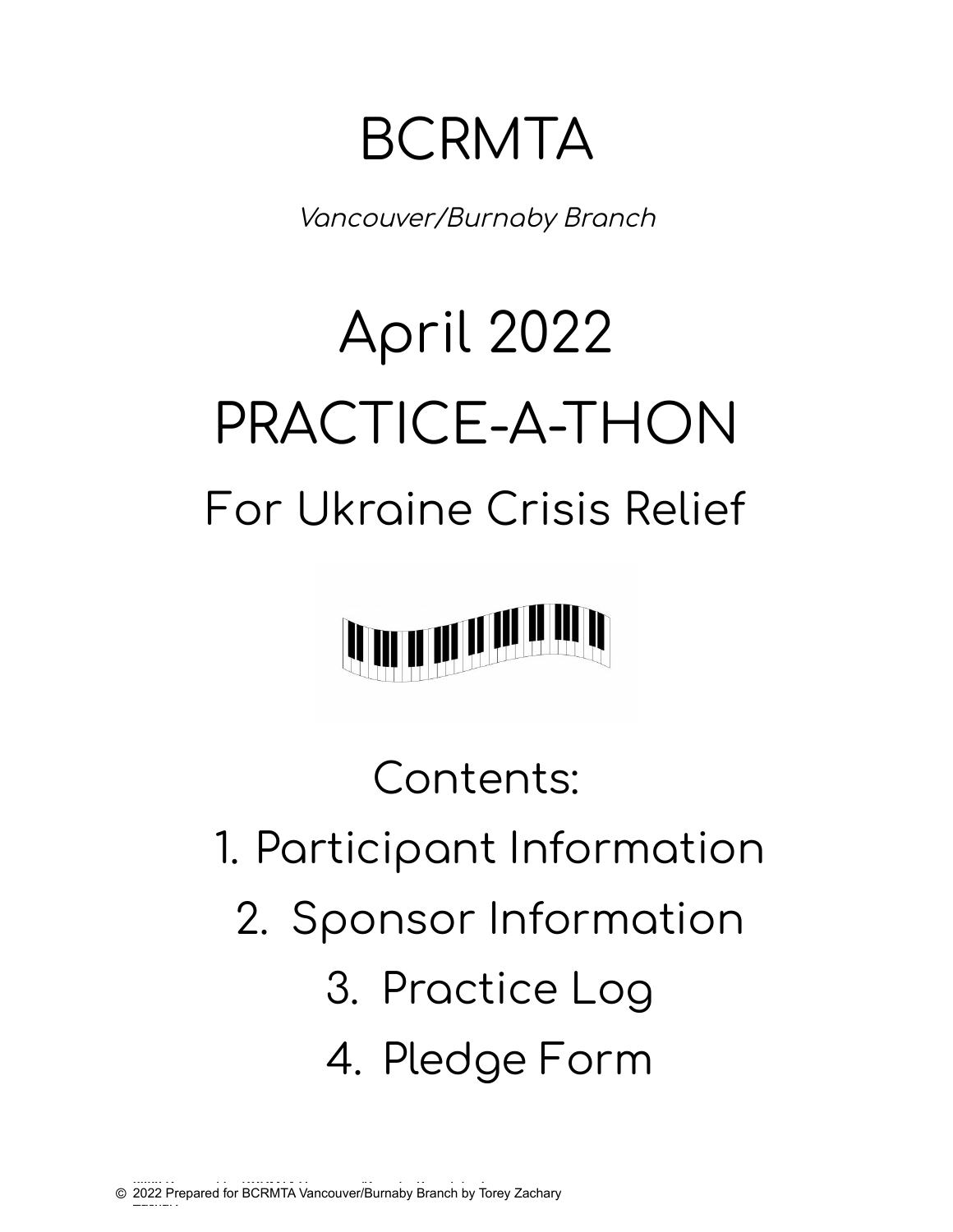During April, students of teachers from the Vancouver/Burnaby branch of the BC Registered Music Teacher's Association will be participating in a Practice-a-Thon to raise funds for relief efforts in Ukraine. 100% of the proceeds will be donated to the Red Cross.

Here's how you can help:

- 1. Ask family members, friends, neighbors, parents' coworkers, and other people you know to sponsor you and pledge a nickel, dime, or quarter for each minute you practice or a dollar per hour that you practice, or a flat donation (for example, a total of \$50).
- 2. Give each sponsor a Sponsor Information sheet that explains why you are raising money, and who it will help.
- 3. Practice as much as you can during April. Keep track using the practice log. Remember, the more you practice, the more you can help!
- 4. After April 30, let your sponsors know how much you practiced and direct them to our online giving link to make their donation: https://www.redcross.ca/UkraineCrisis/BCRMTABurnabyVancouver
- 5. Write a short thank-you note to your sponsors!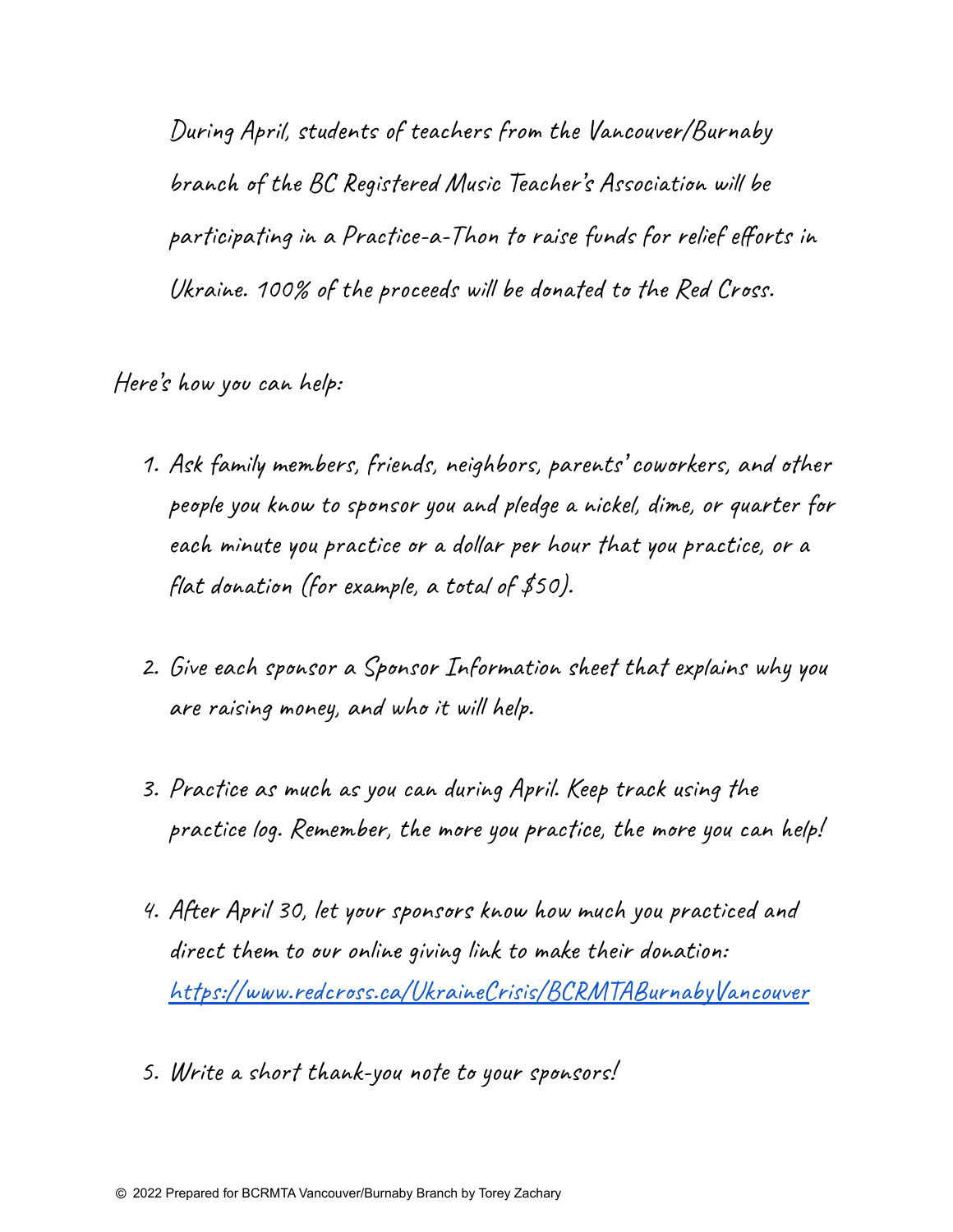## Practice Log - April 2022

Write down the  $#$  of minutes you practice each day.

| Sun                         | Mon        | Tues           | Wed                       | Thurs                      | $\mathit{Fri}$             | $\mathcal{S}\mathit{at}$ |
|-----------------------------|------------|----------------|---------------------------|----------------------------|----------------------------|--------------------------|
|                             |            |                |                           |                            | $\boldsymbol{\mathcal{I}}$ | $\boldsymbol{2}$         |
|                             |            |                |                           |                            |                            |                          |
| $\mathcal{Z}_{\mathcal{S}}$ | $\sqrt{q}$ | $\mathfrak{s}$ | $\boldsymbol{\mathit{6}}$ | $\boldsymbol{\mathcal{F}}$ | $\delta$                   | $\pmb{\varphi}$          |
|                             |            |                |                           |                            |                            |                          |
| $\it 10$                    | $\it 11$   | $12\,$         | $\sqrt{3}$                | $\it 14$                   | 15                         | $\it 16$                 |
|                             |            |                |                           |                            |                            |                          |
| $\it 17$                    | $\sqrt{3}$ | $\it 19$       | ${\it 20}$                | $21$                       | $22\,$                     | 23                       |
|                             |            |                |                           |                            |                            |                          |
| 24                          | 25         | $26\,$         | 27                        | $28\,$                     | $2\,$                      | ${\it 30}$               |
|                             |            |                |                           |                            |                            |                          |
|                             |            |                |                           |                            |                            |                          |